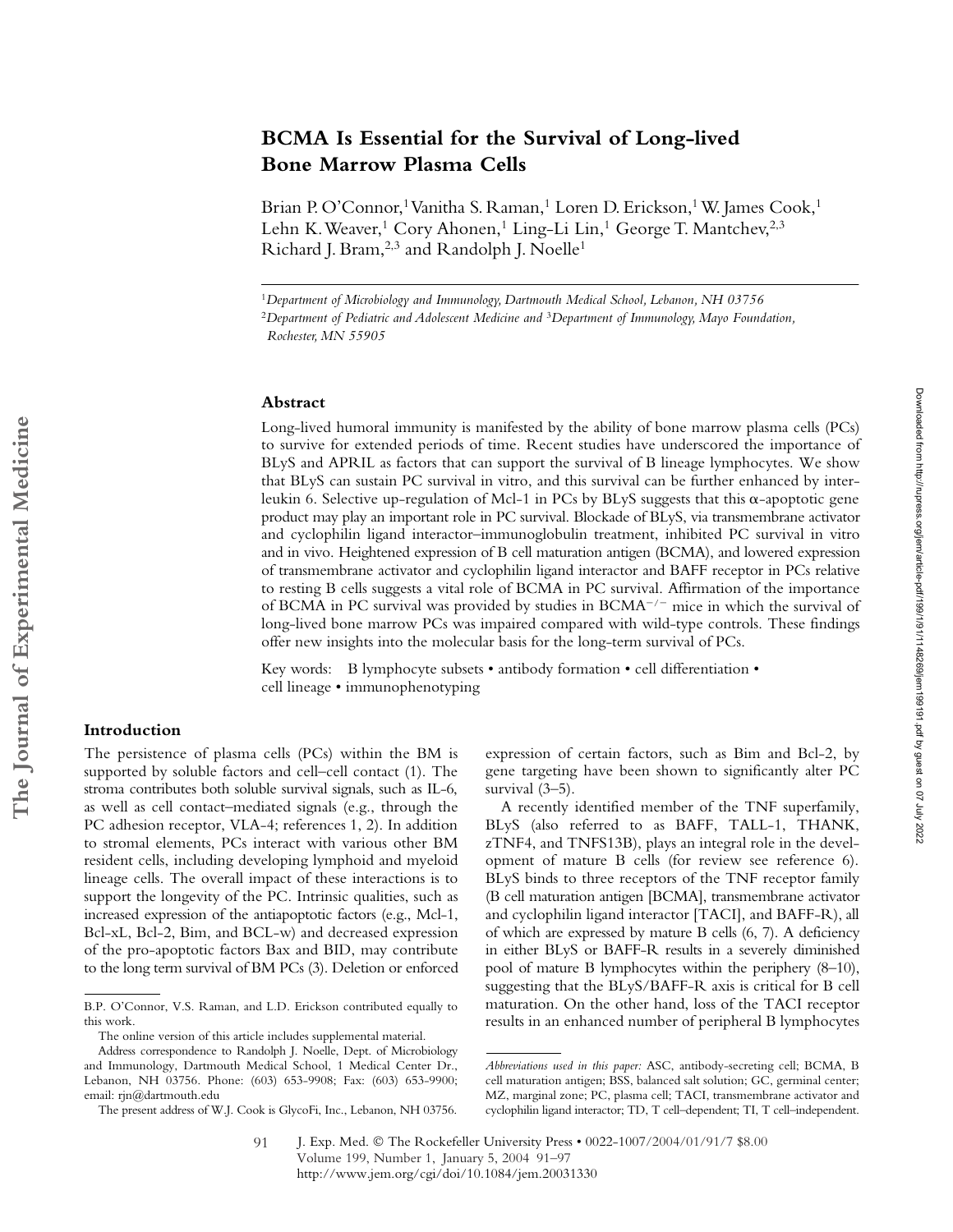coupled with an inhibited T cell–independent (TI) response (6, 11). More recently, it has been shown that loss of TACI results in the development of autoimmunity, suggesting a negative regulatory role to this receptor (12). These observations have led to the idea that TACI functions as a negative regulator of the BLyS/BAFF-R B cell maturation axis. The function of the third receptor, BCMA, which is primarily restricted to the B cell lineage (6), remains unresolved. A comprehensive analysis of  $B C M A^{-/-}$  mice by Xu and Lam have shown that loss of the BCMA receptor does not impact on the generation of mature peripheral B cells, alter the quality or magnitude of TI and T cell–dependent (TD) humoral immune responses, nor alter germinal center (GC) formation or the generation of short-lived PCs (13). Thus, previous analyses have not yet identified a function for the BCMA receptor.

Although BLyS clearly sustains the peripheral mature B cell pool, a requirement of BLyS for terminally differentiated B cells has not yet been fully resolved. Do et al. (14) have reported that BLyS may function in supporting GC B cell survival in vivo; however, it remains unclear whether BLyS affects the development and/or survival of memory B cells or long-lived PCs from GC B cells. However, a recent work implicates BLyS as a regulator of short-lived PC emergence resulting from TI responses within the marginal zone (MZ) of the spleen (15). Blockade of BLyS via TACI-Ig results in a loss of plasmablasts from MZ B cells in vitro and in vivo. Specialized CD11clow blood DCs provide MZ B cells with BLyS, which enhances B cell survival but not proliferation. These observations are consistent with the observations that activated macrophages and DCs express BLyS (16). The loss of plasmablast formation with TACI-Ig treatment reflects increased apoptosis of the MZ B cell population. Thus, BLyS is necessary for terminal differentiation of MZ B cells in TI responses. The importance of BLyS in supporting the terminal differentiation of B cells has been further evidenced by recent in vitro studies showing that BLyS selectively enhances the survival of plasmablasts generated from human memory cells (17). APRIL, a close relative of BLyS, also binds to BCMA and TACI, but not BAFF-R. Both BLyS and APRIL have been shown to signal through TACI and BCMA, and each ligand enhances Ig production from B cells (18). However, little is known about the function of APRIL in the regulation of humoral immune responses.

This paper shows that the survival of long-lived BM PCs can be sustained by recombinant BLyS or APRIL and IL-6 in vitro. Enhanced survival is correlated with an increase in Mcl-1 transcript levels in PCs stimulated with BLyS. Furthermore, in BM cultures containing PCs, the blockade by TACI-Ig of these ligands facilitates the decay of long-lived PCs. After the immunization and development of longlived BM PCs, treatment with TACI-Ig causes a decay of this established PC population. Furthermore, we demonstrate that BM PCs express heightened mRNA for the BCMA receptor, but not TACI or BAFF-R compared with naive B cells. Confirmation that BCMA is the receptor

on PCs critical for their survival is demonstrated by the reduced number of long-lived BM PCs in  $BCMA^{-/-}$  mice compared with WT mice. We hypothesize that BLyS or APRIL expression within the BM, via triggering of BCMA on PCs, is critical for long-lived PC survival.

# **Materials and Methods**

*Mice and Reagents.* 10–12-wk-old BALB/c and C57BL/6 (Jackson Laboratory) mice were maintained in the specific pathogen-free animal facility at Dartmouth Medical School.  $B C M A^{-/-}$ mice were provided by J. Gross (Zymogenetics, Seattle, WA).

The following monoclonal antibodies were used for our studies: rat Ig $G_{2a}$  anti–mouse B220 (clone RA3-6B2) and rat Ig $G_{2a}$ anti–mouse CD138 (Syndecan-1, clone 281-2; BD Biosciences). The anti-Ly6C antibody was provided by T. Waldschmidt (University of Iowa, Iowa City, IA), and the soluble TACI-Ig was generated as described previously (19). To produce soluble BLyS, Flag-tagged human BLyS (amino acid 141-285) was expressed in *Pichia pastoris* (EasySelect™ Pichia Expression Kit; Invitrogen), and protein was purified on an anti-Flag affinity column. Streptavidin-CyChrome was obtained from BD Biosciences. Recombinant APRIL was purchased from US Biological.

*Immunization.* Mice were challenged s.c. with 10  $\mu$ g PE (Cyanotech Corp.) or KLH (Sigma-Aldrich) emulsified in CFA. For experiments in  $BCMA^{-/-}$  mice, mice were immunized with 100 µg of alum-precipitated (4-hydroxy-3-nitrophenyl)acetyl chicken  $\gamma$  globulin (Biosearch Technologies) i.p. After 51 d, the animals were killed, and BM was isolated.

*In Vitro Culture.* Cells were cultured in complete RPMI 1640 supplemented with 10% FBS containing IL-6 and/or soluble BLyS and/or soluble TACI-Ig for 4–10 d. At the end of the culture, cells were harvested and either enumerated for PCs by ELISPOTs or stained for PC markers (CD138 and Ly6C.)

*FACS® Analysis and Sorting.* Cells were washed in 5% FCS in balanced salt solution (BSS) and resuspended in low-pH (pH 4.0) acetate buffer containing 0.05 M sodium acetate, 0.085 M NaCl, and 0.005 M KCl and 2% FCS in distilled  $H_2O$  for removal of cytophilic Ig. Samples were incubated on ice for 1 min followed by the addition of an equal volume of 0.1 M Tris buffer, pH 8.0, containing 2% FCS. Samples were washed twice in 5% FCS BSS and stained. Chromatographically purified rat IgG was used as isotype control. For all studies, nonspecific staining was further reduced by the addition of heat-inactivated rat serum. Incubation with biotinylated antibodies was followed by incubation with streptavidin, peridinine chlorophyll protein, or CyChrome or allophycocyanin (BD Biosciences). Antibody incubations were for 30 min at  $4^{\circ}$ C followed by washing in BCS/BSS. A minimum of 500,000 events per sample were collected on a FACScan™, and dead cells were excluded based on forward and 90° light scatter. Data were analyzed with FlowJo software. In case of cell sorting, PCs (CD138<sup>+</sup>Ly6C<sup>+</sup>B220<sup>-</sup>) were sorted from CD138<sup>+</sup> BM cells using the automatic cell–dispensing unit attached to the FACStar-PLUS™ (Becton Dickinson).

*ELISPOT Assay.* BM IgG-secreting cells were enumerated by an antigen-specific ELISPOT assay as described previously (20). In brief, BM PE or NP-specific IgG antibody-secreting cells (ASCs) were enumerated by an IgG ELISPOT assay. After isolation of BM cells, RBCs were lysed via incubation with ammonium chloride Tris, and T cells were depleted through anti–Thy-1.2 microbeads (Miltenyi Biotec). Of the remaining population,  $2.4 \times 10^6$  cells/well were apportioned to PE or NP-BSA–coated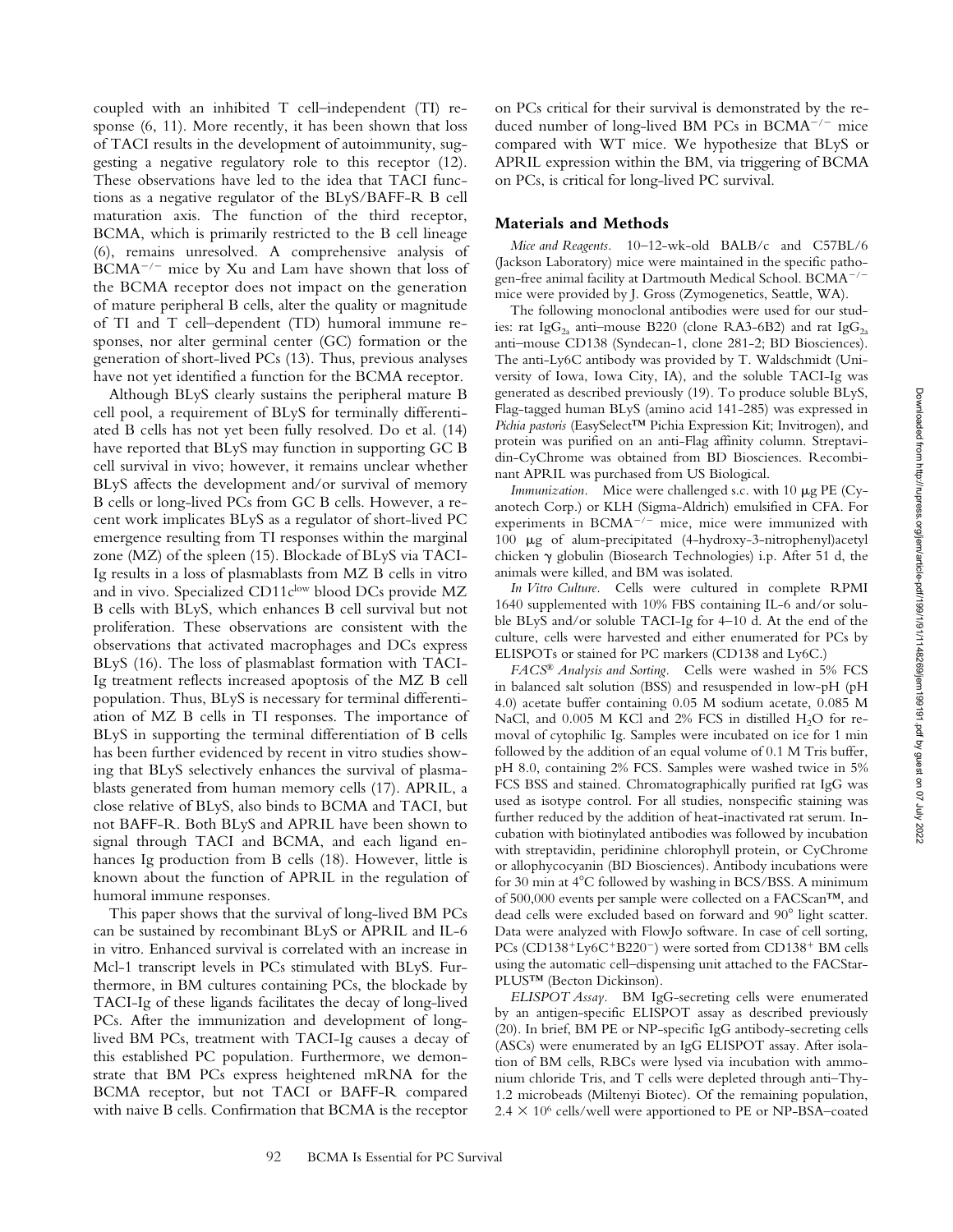Downloaded from http://rupress.org/jem/article-pdf/199/1/91/1148269/jem199191.pdf by guest on 07 July 2022

Multiscreen® 96-well plates (Millipore), and threefold serial dilutions were made before incubation. Plates were incubated for 5 h at 37C. After the incubation, plates were washed in 0.05% Tween 80 and in nano-pure water. ASCs detected by alkaline phosphatase–conjugated anti–mouse IgG (Southern Biotechnology Associates, Inc.). ELISPOTs were developed by a FAST BCIP/NBT (Sigma-Aldrich) chromagen substrate. ELISPOTs were enumerated via a ImmunoSpot® software (CTL Analyzers LLC) or by direct visual counting using a dual-axis light-dissecting microscope.

*Real-time RT-PCR.* B cells were positively selected (>90% purity) using biotinylated anti-B220 Ab followed by streptavidincoupled microbeads (Miltenyi Biotec). Purified B cells were stimulated with FGK45, an agonistic rat IgG2a anti–mouse CD40 antibody (17), in vitro for 60 h. Purified PCs were isolated by positive selection using  $\alpha$ CD138 and magnetic beads, followed by electronic cell sorting for  $B220^-$ Ly6c<sup>+</sup>CD138<sup>+</sup> cells to a purity of 90%. Total RNA was isolated from either purified B cells, FGK blasts, or PCs using TRIzol (Invitrogen) followed by secondary purification over RNeasy columns (QIAGEN) with a DNase-I treatment step. 1  $\mu$ g of DNA-free RNA was reverse transcribed to cDNA using Omniscript RT (QIAGEN). Real-time PCR was performed with the SYBR Green PCR Core Kit (Applied Biosystems) on an iCycler iQ instrument (Bio-Rad Laboratories). Amplification conditions were  $95^{\circ}$ C for 8 min, followed by 40 cycles of 94 $\rm ^{o}C$  for 15 s, 63 $\rm ^{o}C$  for 45 s, and 72 $\rm ^{o}C$  for 15 s. Primers for the control gene mouse  $\beta$ -actin were as follows: forward, 5'-CCAATGTGTCCATGTCATTT-3' and reverse, 5'-CAATA-GTGATGACCTGGCCGT-3'. Other primers used were as follows: BCMA, forward, 5'-ATCTTCTTGGGGCTGACCTT-3' and reverse, 5'-CTTTGAGGCTGGTCCTTCAG-3'; BAFF-R, forward, 5'-CCCCAGACACTTCAGAAGGA-3' and reverse, 5-AGGTAGGAGCTGAGGCATGA-3; TACI, forward, 5- GTGTGGCCACTTCTGTGAGA-3' and reverse, 5'-CTGGT-GCCTTCCTGAGTTGT-3; Bcl2, forward, 5-CTTAGAAA-ATACAGCATTGCGGAG-3' and reverse, 5'-GGATGTGCT-TTGCATTCTTGG-3; Mcl1, forward, 5-GCTCCGGAAA-CTGGACATTA-3' and reverse, 5'-CCCAGTTTGTTACGC-CATCT-3'; and Bcl<sub>xl</sub>, forward, 5'-TTCGGGATGGAGTAA-ACTGG-3' and reverse, 5'-TGCAATCCGACTCACCAATA-3. Relative RNA expression was determined using the formula relative expression =  $2^{-(\Delta\Delta CT)} \times 1,000$ , where  $\Delta\Delta CT$  = (cycle threshold [CT] gene of interest  $-$  CT  $\beta$ -actin in experimental sample) – (CT gene of interest – CT  $\beta$ -actin in a no-template control sample) (see the  $\Delta \Delta \text{CT}$  method, Taqman® Bulletin 2: Applied Biosystems).

*Online Supplemental Material.* Fig. S1 demonstrates that APRIL, also a ligand for TACI and BCMA, enhanced the survival of BM PCs in vitro. Fig. S2 shows that  $BCMA^{-/-}$  mice have normal numbers of peripheral B cells, and generate normal TD immune responses, including GC formation and Ag-specific serum IgM and IgG titers compared to wild-type controls. Online supplemental material is available at http://www.jem.org/ cgi/content/full/jem.20031330/DC1.

## **Results and Discussion**

*BLyS Sustains BM PC In Vitro.* It has been shown that during the later stages of an immune response, the majority of PCs within the BM are long lived (21–23). Because BLyS has been shown to be a key survival factor for B cells in general, and recent transcriptional profiling has shown



Figure 1. BLyS and IL-6 enhances BM PC survival in vitro. After a  $6-8$ -wk immunization with 10  $\mu$ g PE, whole BM samples were isolated from BALB/c and cultured in vitro with the indicated stimuli for a period of 10 d. (A) After isolation of whole BM samples,  $8 \times 10^6$  BM cells were cultured in medium alone ( $\blacklozenge$ ), 200 ng/ml BLyS ( $\triangle$ ), 500 pg/ml IL-6  $(\blacksquare)$ , IL-6 and BLyS (X), or 10  $\mu$ g/ml TACI-Ig ( $\blacksquare$ ). At days 2, 4, 7, and 10 of in vitro culture, samples were isolated, and the number of PEspecific IgG BM ASCs was enumerated by ELISPOT. These data are representative of four experiments. (B) Immune BM was cultured as in A, and on day 7, samples were stained with  $\alpha$ B220,  $\alpha$ CD138, and  $\alpha$ Ly6C antibodies to estimate the number of total PCs (B220<sup>-</sup>CD138<sup>+</sup>Ly6C<sup>+</sup>) in culture. Two representative experiments out of four are shown.

increased expression of BCMA on PCs, we asked whether BLyS could contribute to the survival of BM PCs (24). To this end, BM from mice 30 d after immunization with PE was isolated and cultured with IL-6 and/or BLyS for 10 d. As reported previously (2), and shown here, the addition of IL-6 can enhance Ag-specific PC survival over short time intervals (2–4 d); however, over extended time periods (10 d), IL-6 was not effective (Fig. 1 A). The addition of BLyS alone exerted a modest twofold effect on  $\alpha$ PE ASC survival over 10 d, but in combination with IL-6, it enhanced the number of ASCs on day 10 over fourfold (from 200 to 800 ASCs).

Endogenous BLyS produced by BM cells, such as macrophages or DCs, could contribute to the maintenance of BM PCs. To analyze the impact of endogenous BLyS on BM PC survival, whole immune BM was cultured from immune mice in the presence or absence of TACI-Ig. Previous papers have demonstrated the ability of TACI-Ig to block BLyS ligand–receptor interactions (6, 19). The addi-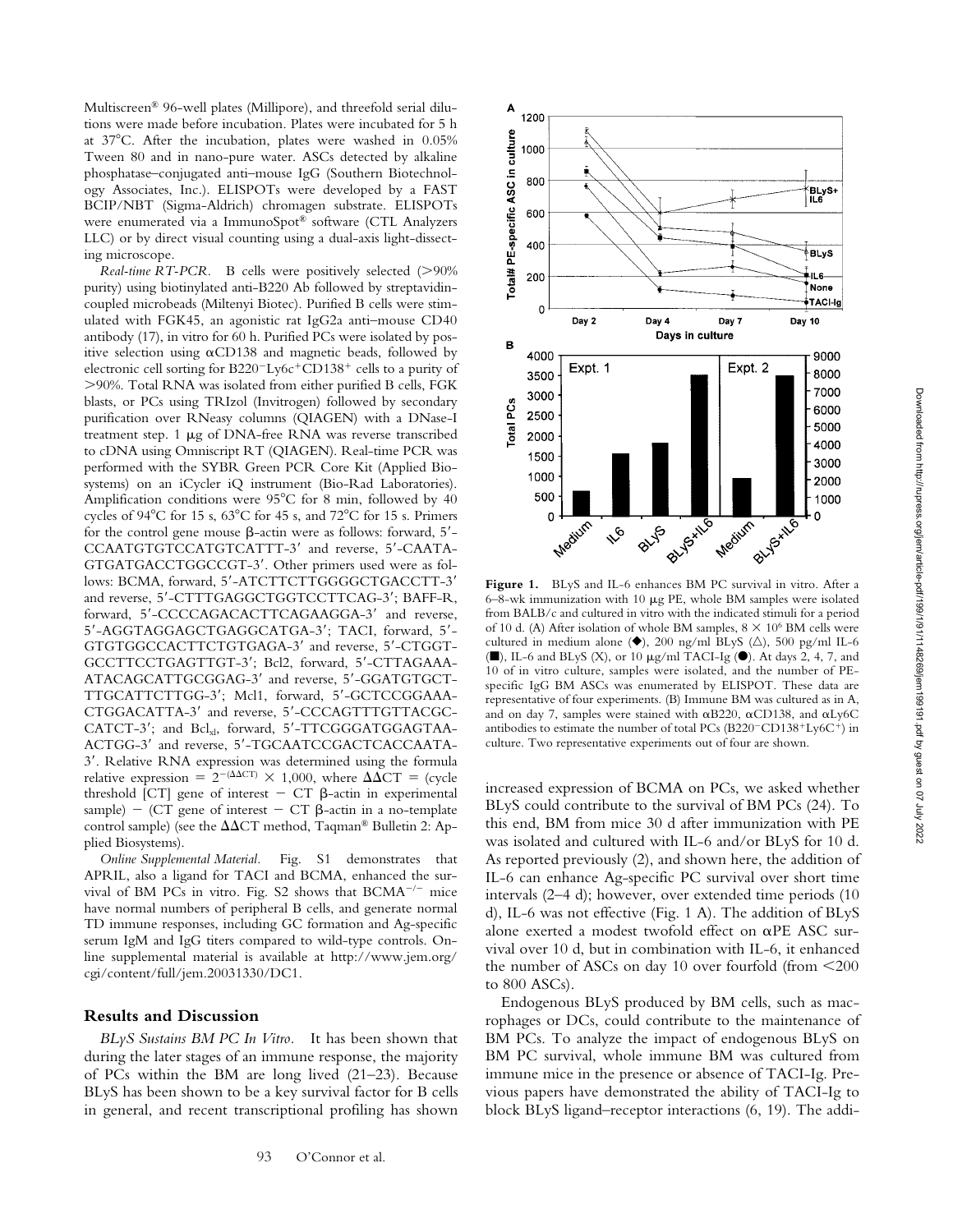

Figure 2. Blockade of BLyS via TACI-Ig inhibits PC survival in vivo. Approximately 6–8 wk after immunization with PE-CFA, immune mice (four mice/group) were treated with 100  $\mu$ g TACI-Ig or human Ig every 3 d for a period of 2 wk. After the 2-wk period of treatment, BM, lymph node (LN), or spleen (SP) tissue samples were isolated from treated mice, and the number of  $\alpha$ PE IgG ASCs was determined by ELISPOT analysis. Standard error was calculated between values from four independent mice for each treatment group. Data are representative of three independent experiments.

tion of TACI-Ig inhibited the maintenance of BM PCs in vitro (Fig. 1 A). TACI-Ig reduced the total number of PEspecific ASCs recovered on day 10 approximately fourfold compared with serum-only cultures. Moreover, there was a 17-fold decrease in the number of recovered ASCs on day 10 in TACI-Ig–treated cultures compared with the addition of IL-6 and BLyS, clearly showing a critical role of BLyS in PC survival. Confirmation that BLyS and IL-6 could sustain ASCs was provided by analysis of the total number of recovered B220<sup>-</sup>CD138<sup>+</sup>Ly6C<sup>+</sup> from cultures on day 10 (Fig. 1 B). The two representative datasets show that compared with medium alone, BLyS and IL-6 enhances the recovery of PCs three to fourfold. Because APRIL is also a ligand for both TACI and BCMA, we addressed whether APRIL, like BLyS, could enhance the survival of BM PCs in vitro. As shown in Fig. S1 (available at http://www.jem.org/cgi/content/full/jem.20031330/DC1), APRIL enhanced the number of PCs in culture alone or in conjunction with IL-6.

*TACI-Ig Impairs the Survival of PCs In Vivo.* The importance of BLyS and APRIL to in vivo PC survival was addressed by blocking these ligands in vivo by the administration of TACI-Ig to immune mice. Immune mice, in which a stable population of long-lived BM PCs was present, were treated with TACI-Ig or control Ig for a period of 14 d. After treatment, the number of ASCs in the spleen, LN, and BM was determined. TACI-Ig treatment diminished the recovery of ASCs by 65% in the BM, with similar reductions in number in the spleen and LN (Fig. 2). These data corroborate the in vitro data suggesting that BLyS and/or APRIL are important for the survival of longlived PCs.

*PCs Bind BLyS and Selectively Up-regulate mRNA for BCMA but Not TACI or BAFF-R.* Data show that BLyS and/or APRIL can sustain PC survival in vitro, and contribute to PC persistence in vivo. To determine if PCs can bind BLyS, immune BM was incubated with biotinylated BLyS, and binding was ascertained by flow cytometry using



Figure 3. (A) PCs express BLyS receptor. Immune BM and spleen (SP) was isolated and stained with  $\alpha$ CD138,  $\alpha$ B220, and biotinylated BLyS. Histograms of BLyS receptor expression are shown for  $B220^+CD138^$ cells (red); B220<sup>-</sup>CD138<sup>-</sup> cells (green); and B220<sup>-</sup>CD138<sup>+</sup> cells (blue). Data are representative of three independent experiments. (B) BM PCs express heightened levels of BCMA mRNA but not BAFF-R or TACI. RNA from splenic B cells (B cells),  $\alpha$ CD40-induced B cell blasts ( $\alpha$ CD40 B), or BM PCs (PC) was isolated via the TRIzol method. Real-time RT-PCR was performed with each sample to evaluate the relative levels of mRNA expression for BCMA, TACI, and BAFF-R. Data are representative of three experiments. (C) BLyS enhances Mcl-1 expression in PCs but not B cells. Purified CD138<sup>+</sup> BM PCs or splenic B cells were cultured with the indicated stimulus, as described in Fig. 1. After 18 h, RNA was isolated, and the relative expression of antiapoptotic genes was determined relative to  $\beta$ -actin.

fluorochrome-coupled avidin. As can be seen in Fig. 3 A, binding of biotinylated BLyS could be readily detected on  $B220$ <sup>-</sup>CD138<sup>+</sup> cells in the BM. Only first-decade staining was observed with biotinylated irrelevant control protein (bio-Ig; unpublished data). Levels of binding to PCs were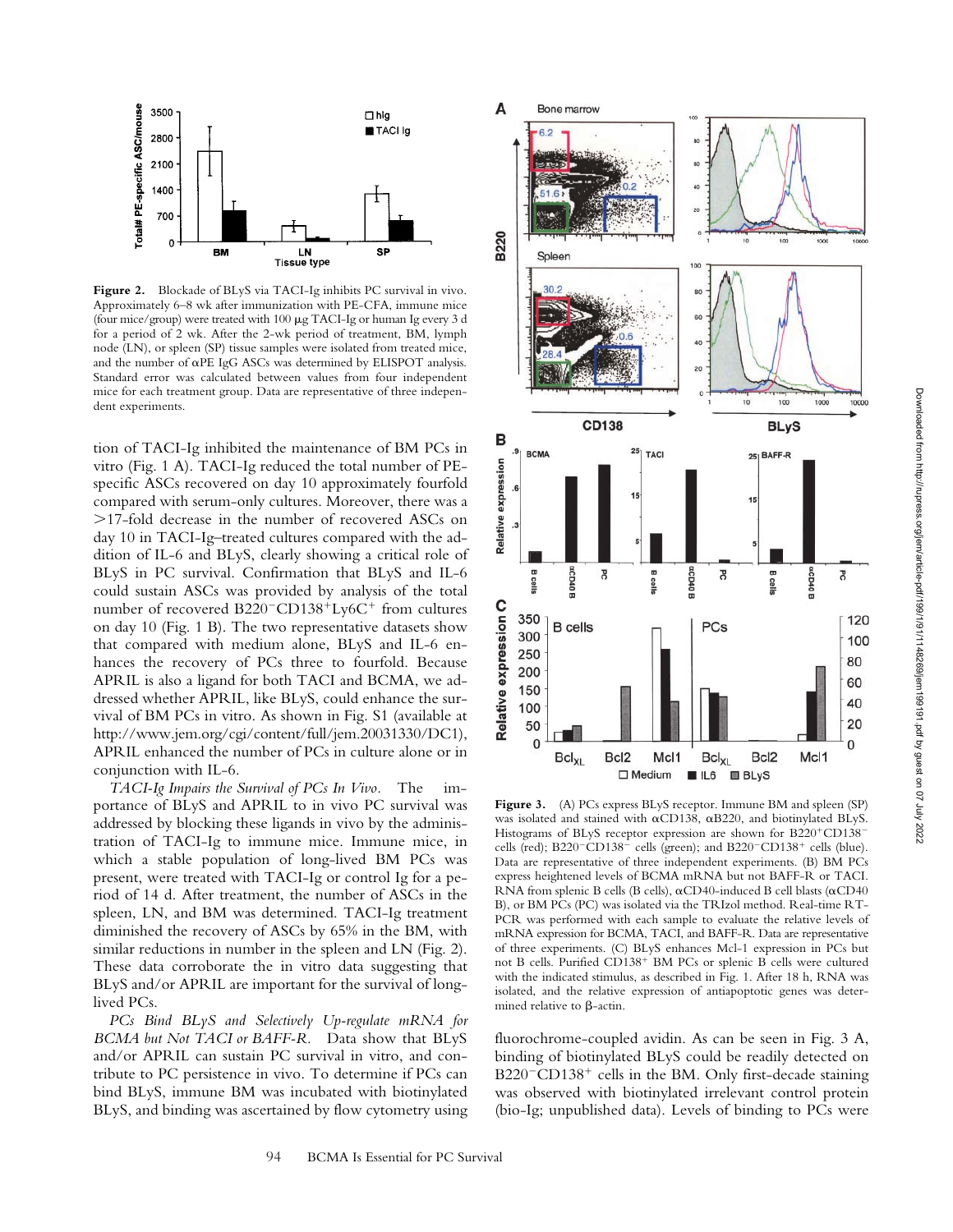similar to those observed on mature B cells  $(B220<sup>+</sup>)$  in the spleen. We also observed higher levels of BLyS binding in the non–B cell compartment in the BM compared with the spleen. We suspect that this may be due to BLyS-R/ TACI/BCMA expression by developing B cells present in the BM. Therefore, it is clear that long-lived PCs express a BLyS receptor.

To gain initial insights into which of these receptors may be functionally important in PC survival, real-time PCR analysis was use to evaluate receptor mRNA expression in PCs. BM PCs were purified via magnetic bead and FACS® sorting  $(>94\%$  CD138<sup>+</sup>, B220<sup>-</sup>) and processed for realtime PCR analysis of mRNA. We observed that BM PCs express high levels of message for BCMA compared with resting B cells, and similar levels to that observed in -CD40-activated B cells (Fig. 3 B). In contrast, PCs expressed much lower levels of BAFF-R and TACI compared with both resting B cells and  $\alpha$ CD40-activated B cells. These data confirm the heightened levels of BCMA expressed by PCs (or multiple myeloma) as deduced by transcriptional profiling (17, 24).

To begin to unravel the mechanism of BLyS-induced PC survival, the transcriptional expression of a number of --apoptotic gene products was evaluated after BLyS stimulation or IL-6 stimulation of purified B cells and PCs. As can be seen in Fig. 3 C, BLyS up-regulated Bcl2 transcript expression in B cells but not in PCs. This is consistent with the observed increase of Bcl2 in B cells from the BLyS transgenic mice (25). In contrast, levels of Mcl-1 expressed in B cells was reduced by BLyS and increased by either BLyS or IL-6 in PCs, whereas Mcl-1 has been suggested important in PC survival (26, 27).

*BCMA Is Critical for Long-Term Survival of BM PCs.* The heightened expression of BCMA and the capacity of BLyS to support PC survival suggested that BCMA may be critical for PC survival. To test this hypothesis,  $B C M A^{-/-}$ and WT mice  $(BCMA^{+/-})$  were immunized, and the number of ASCs in the BM was evaluated 6–8 wk after immunization. As can be seen in Fig. 4, compared with



Figure 4. BCMA<sup>-/-</sup> mice have a reduced capacity to sustain longlived BM PCs.  $BCMA^{+/-}$  (WT) and  $BCMA^{-/-}$  mice were immunized with 100  $\mu$ g of alum-precipitated (4-hydroxy-3-nitrophenyl)acetyl chicken  $\gamma$  globulin for 7 wk. The number of NP-specific IgG ASCs in the BM was quantified by antigen-specific ELISPOT analysis. The determined p-value  $= 0.00094$  and is representative of two experiments each with three mice/group.

WT mice, the BCMA<sup>-/-</sup> mice had  $\leq$ 20% of the number of ASCs and indicate a critical role of BLyS and BCMA in BM PC survival. The decrease of ASCs in  $BCMA^{-/-}$  mice is not due to impaired TD humoral immune responses, as these mice showed normal numbers of peripheral B cells, GC responses, and Ag-induced serum IgM and IgG titers (Fig. S2, available at http://www.jem.org/cgi/content/ full/jem.20031330/DC1).

Sustained humoral immune responses depend on the persistence of long-lived BM PCs. The studies discussed show that the BLyS–APRIL-BCMA pathway plays a role in this function. The data show that both BLyS and APRIL in conjunction with IL-6 can sustain the survival of PCs in vitro, and that these ligands are likely survival factors for PCs in vivo. Because TACI-Ig can functionally block both BLyS and APRIL, conclusive identification of the active ligand in vivo awaits additional studies. Be it BLyS or APRIL as the functional ligand in PC survival, the studies presented implicate BCMA as the receptor that controls the lifespan of BM PCs.

The data show that TACI-Ig treatment causes a decay in a preexisting population of long-lived PCs. Tangye et al. have recently shown that BLyS and APRIL can selectively enhance survival of plasmablasts generated from human memory B cells in vitro (28). We, too, have seen an effect on PC precursors (unpublished data); however, this effect on plasmablasts cannot account for the decay of ASCs seen in the studies presented. It is clear that BM PCs have an intrinsic half-life in months, so impairing precursor function cannot explain the precipitous decline in ASCs in TACI-Ig–treated mice. Furthermore, it is shown that PCs bind BLyS, suggesting that TACI-Ig impairs PC survival via a direct effect on PCs and not their precursors. Affirmation that APRIL can influence humoral immunity in vivo is provided by the enhanced humoral immune responses observed in APRIL transgenic mice (29).

We also demonstrate that BM PCs express heightened levels of mRNA for BCMA compared with B cells (Fig. 3 B). Our data corroborate earlier papers, which report heightened PC expression of BCMA compared with other B cell subsets by transcriptional profiling (30, 31). Very recently, Novak et al. reported the expression of BCMA on primary multiple myeloma and myeloma cell lines, but not on resting or memory peripheral B cell populations in humans, suggesting that the expression of BCMA occurs late in the course of B cell differentiation (32). Given the greatly reduced expression of BAFF-R and TACI in PCs compared with other B cell subsets and the heightened expression of BCMA, it suggests that BCMA may be the vital receptor for PC survival in the BM. Studies in  $BCMA^{-/-}$ mice demonstrate that long-term PC survival was impaired in the absence of BCMA, providing conclusive functional importance of BLyS–APRIL-BCMA interactions. Previous studies in the  $BCMA^{-/-}$  mice did not examine long-term PC survival. Interestingly, the  $BCMA^{-/-}$  mice have been reported to show no defects in short-term production of Ig, GC formation, and immune architecture (13). We, too,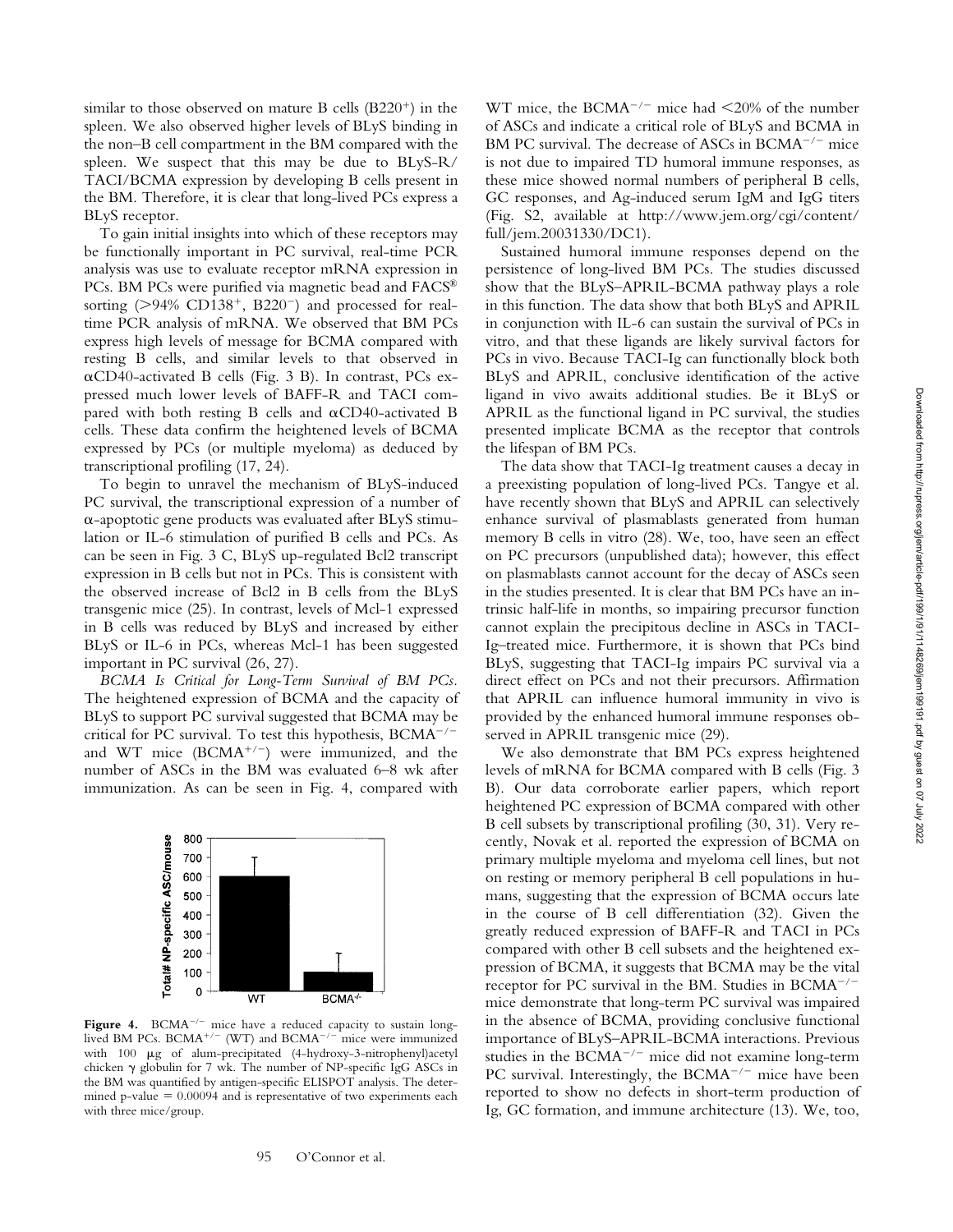evaluated many of these same parameters in the  $B C M A^{-/-}$ mice and have concluded that B cell development, early humoral immune responses, and GC responses were indistinguishable from WT mice.

The manner through which BCMA ligation enhances BM PC survival is currently unknown; however, the upregulation of Mcl-1 in PCs by BLyS is intriguing because Mcl-1 has been implicated in the survival of activated B cells and PCs (26, 27). As a survival receptor, structurally, BCMA is most similar to BAFF-R and not TACI (33, 34), consistent with the emerging functional similarities that both BAFF-R and BCMA function to promote B cell survival at distinct stages of B cell development. In contrast, TACI has been suggested to be a negative regulator of B cell activity and BAFF-R signaling.

In conclusion, BLyS or APRIL, two newly identified members of the TNF family, are necessary for the survival of long-lived BM PCs. Although BCMA appears to play little to no role in many of the events leading up to the formation of long-lived PCs, it certainly seems to play a role in their survival. Perhaps the most exciting aspect of the role of BCMA in PC survival is the recognition that therapeutic targeting of BCMA may be an effective way to selectively eliminate PCs in antibody-mediated autoimmunity.

This work was supported by National Center for Research Resources grants AI26296 (to R.J. Noelle), P20 RR16437 (to L.D. Erickson), and CA076274 (to R.J. Bram).

*Submitted: 4 August 2003 Accepted: 4 November 2003*

#### **References**

- 1. Calame, K.L. 2001. Plasma cells: finding new light at the end of B cell development. *Nat. Immunol.* 2:1103–1108.
- 2. Underhill, G.H., H.A. Minges Wols, J.L. Fornek, P.L. Witte, G.S. Kansas, and H.A. Minges-Wols. 2002. IgG plasma cells display a unique spectrum of leukocyte adhesion and homing molecules. *Blood.* 99:2905–2912.
- 3. Strasser, A., S. Whittingham, D.L. Vaux, M.L. Bath, J.M. Adams, S. Cory, and A.W. Harris. 1991. Enforced BCL2 expression in B-lymphoid cells prolongs antibody responses and elicits autoimmune disease. *Proc. Natl. Acad. Sci. USA.* 88: 8661–8665.
- 4. McDonnell, T.J., N. Deane, F.M. Platt, G. Nunez, U. Jaeger, J.P. McKearn, and S.J. Korsmeyer. 1989. bcl-2-immunoglobulin transgenic mice demonstrate extended B cell survival and follicular lymphoproliferation. *Cell.* 57:79–88.
- 5. Bouillet, P., D. Metcalf, D.C. Huang, D.M. Tarlinton, T.W. Kay, F. Kontgen, J.M. Adams, and A. Strasser. 1999. Proapoptotic Bcl-2 relative Bim required for certain apoptotic responses, leukocyte homeostasis, and to preclude autoimmunity. *Science.* 286:1735–1738.
- 6. Mackay, F., P. Schneider, P. Rennert, and J. Browning. 2003. BAFF AND APRIL: a tutorial on B cell survival. *Annu. Rev. Immunol.* 21:231–264.
- 7. Mackay, F., and J.L. Browning. 2002. BAFF: a fundamental survival factor for B cells. *Nat. Rev. Immunol.* 2:465–475.
- 8. Thompson, J.S., S.A. Bixler, F. Qian, K. Vora, M.L. Scott, T.G. Cachero, C. Hession, P. Schneider, I.D. Sizing, C.

Mullen, et al. 2001. BAFF-R, a novel TNF receptor that specifically interacts with BAFF. *Science.* 293:2108–2111.

- 9. Schiemann, B., J.L. Gommerman, K. Vora, T.G. Cachero, S. Shulga-Morskaya, M. Dobles, E. Frew, and M.L. Scott. 2001. An essential role for BAFF in the normal development of B cells through a BCMA-independent pathway. *Science.* 293:2111–2114.
- 10. Lentz, V.M., M.P. Cancro, F.E. Nashold, and C.E. Hayes. 1996. Bcmd governs recruitment of new B cells into the stable peripheral B cell pool in the A/WySnJ mouse. *J. Immunol.* 157:598–606.
- 11. von Bulow, G.U., J.M. van Deursen, and R.J. Bram. 2001. Regulation of the T-independent humoral response by TACI. *Immunity.* 14:573–582.
- 12. Seshasayee, D., P. Valdez, M. Yan, V.M. Dixit, D. Tumas, and I.S. Grewal. 2003. Loss of TACI causes fatal lymphoproliferation and autoimmunity, establishing TACI as an inhibitory BLyS receptor. *Immunity.* 18:279–288.
- 13. Xu, S., and K.P. Lam. 2001. B-cell maturation protein, which binds the tumor necrosis factor family members BAFF and APRIL, is dispensable for humoral immune responses. *Mol. Cell. Biol.* 21:4067–4074.
- 14. Do, R.K., E. Hatada, H. Lee, M.R. Tourigny, D. Hilbert, and S. Chen-Kiang. 2000. Attenuation of apoptosis underlies B lymphocyte stimulator enhancement of humoral immune response. *J. Exp. Med.* 192:953–964.
- 15. Balazs, M., F. Martin, T. Zhou, and J. Kearney. 2002. Blood dendritic cells interact with splenic marginal zone B cells to initiate T-independent immune responses. *Immunity.* 17:341– 352.
- 16. Nardelli, B., O. Belvedere, V. Roschke, P.A. Moore, H.S. Olsen, T.S. Migone, S. Sosnovtseva, J.A. Carrell, P. Feng, J.G. Giri, and D.M. Hilbert. 2001. Synthesis and release of B-lymphocyte stimulator from myeloid cells. *Blood.* 97:198–204.
- 17. Avery, D.T., S.L. Kalled, J.I. Ellyard, C. Ambrose, S.A. Bixler, M. Thien, R. Brink, F. Mackay, P.D. Hodgkin, and S.G. Tangye. 2003. BAFF selectively enhances the survival of plasmablasts generated from human memory B cells. *J. Clin. Invest.* 112:286–297.
- 18. Marsters, S.A., M. Yan, R.M. Pitti, P.E. Haas, V.M. Dixit, and A. Ashkenazi. 2000. Interaction of the TNF homologues BLyS and APRIL with the TNF receptor homologues BCMA and TACI. *Curr. Biol.* 10:785–788.
- 19. Gross, J.A., J. Johnston, S. Mudri, R. Enselman, S.R. Dillon, K. Madden, W. Xu, J. Parrish-Novak, D. Foster, C. Lofton-Day, et al. 2000. TACI and BCMA are receptors for a TNF homologue implicated in B-cell autoimmune disease. *Nature.* 404:995–999.
- 20. Erickson, L.D, B.G. Durell, L.A. Vogel, B.P. O'Connor, M. Cascalho, T. Yasui, H. Kikutani, and R.J. Noelle. 2002. Short circuiting long-lived humoral immunity by heightened engagement of CD40. *J. Clin. Invest.* 109:613–620.
- 21. Slifka, M.K., R. Antia, J.K. Whitmire, and R. Ahmed. 1998. Humoral immunity due to long-lived plasma cells. *Immunity.* 8:363–372.
- 22. Manz, R.A., and A. Radbruch. 2002. Plasma cells for a lifetime? *Eur. J. Immunol.* 32:923–927.
- 23. O'Connor, B.P., M. Cascalho, and R.J. Noelle. 2002. Shortlived and long-lived bone marrow plasma cells are derived from a novel precursor population. *J. Exp. Med.* 195:737–745.
- 24. Claudio, J.O., E. Masih-Khan, H. Tang, J. Goncalves, M. Voralia, Z.H. Li, V. Nadeem, E. Cukerman, O. Francisco-Pabalan, C.C. Liew, et al. 2002. A molecular compendium of